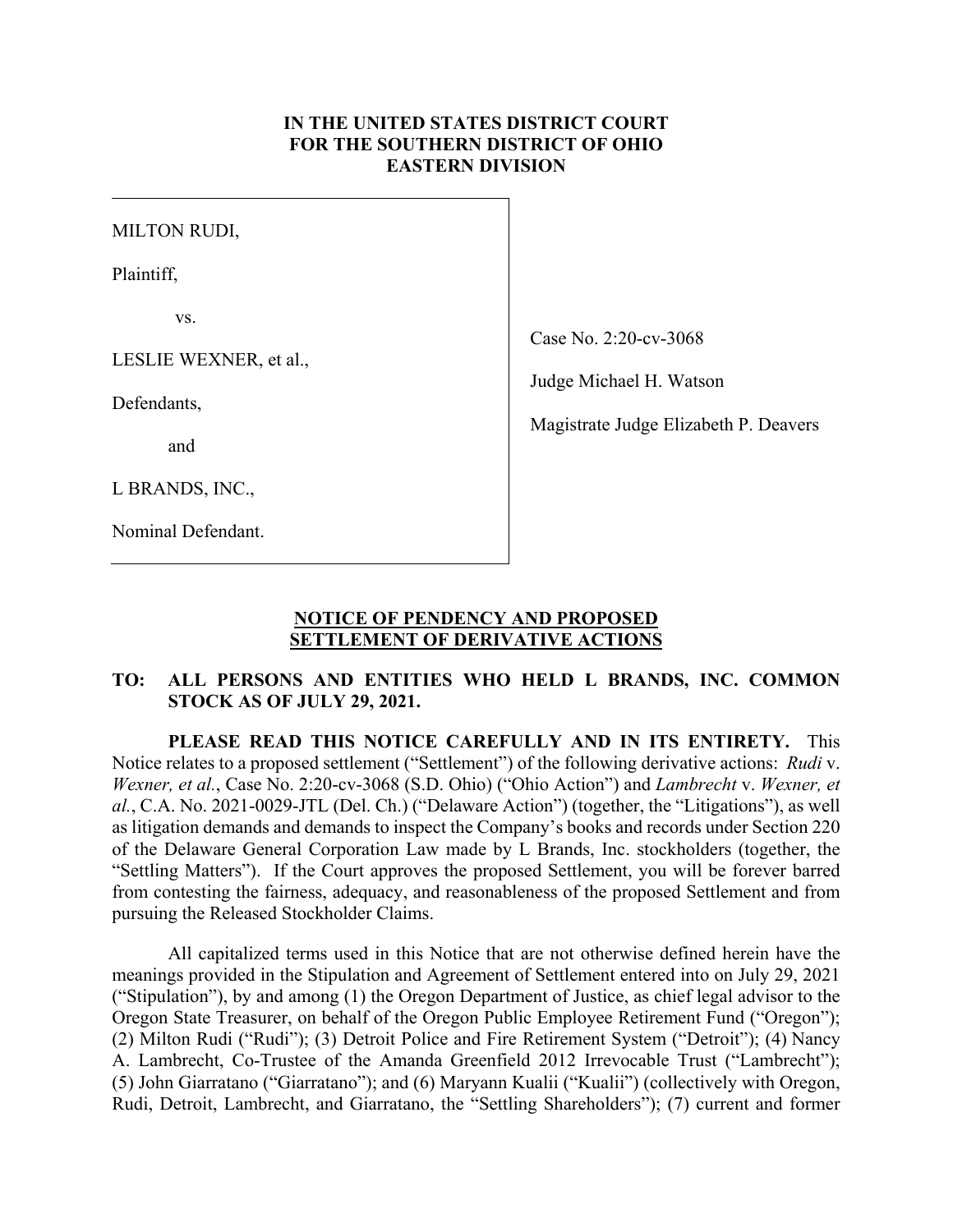members of the Board of Directors of L Brands, Inc. (the "Board"): Leslie H. Wexner, Abigail S. Wexner, Allan R. Tessler, Gordon Gee, Raymond Zimmerman, Patricia S. Bellinger, Donna A. James, Michael G. Morris, Sarah E. Nash, Robert H. Schottenstein, Anne Sheehan, Stephen D. Steinour, David T. Kollat, and Dennis S. Hersch (collectively, the "Board Members"); (8) former officers of L Brands, Inc.: Leslie H. Wexner and Edward Razek (the "Officers," and, together with the Board Members, the "Individual Defendants"); (9) nominal defendant L Brands, Inc. ("L Brands" or the "Company," and, together with the Individual Defendants, the "Defendants"); and (10) the Special Committee of the L Brands Board (the "Special Committee," and, together with the Settling Shareholders and the Defendants, the "Parties").

**THIS NOTICE PROVIDES ONLY A SUMMARY OF THE MATERIAL TERMS OF THE SETTLEMENT AND RELEASES.** You can obtain more information by reviewing the Stipulation, which is available on the Bath & Body Works, Inc. ("Bath & Body Works") and Victoria's Secret & Co. ("Victoria's Secret") investor relations websites at https://www.bbwinc.com/investors and victoriassecretandco.com/investors and on Settling Shareholders' Counsel's websites at www.scott-scott.com/sdsettlements/lbrands/, https://www.cohenmilstein.com/case-study/l-brands-inc-derivative-litigation,

https://www.blbglaw.com/cases-investigations/l-brands, https://www.quinnemanuel.com/the-

firm/news-events/quinn-emanuel-announces-notice-of-settlement-with-victoria-s-secret-

parent/#rootNodeId=1054&pageNumber=1&byNewsType=1749, https://www.bernlieb.com/feat ured-cases/giarratano-v-l-brands-inc/, and https://deleeuwlaw.com/l-brands-settlement.

Because the Settlement involves the resolution of derivative actions, which were brought on behalf of and for the benefit of the Company, and stockholder litigation and books and records demands, the benefits from the settlement will go to L Brands (which, as defined in the Stipulation, includes its successors Bath & Body Works and Victoria's Secret). Individual L Brands Stockholders will not receive any direct payment from the Settlement. **ACCORDINGLY, THERE IS NO PROOF OF CLAIM FORM FOR STOCKHOLDERS TO SUBMIT IN CONNECTION WITH THIS SETTLEMENT**.

## **STOCKHOLDERS ARE NOT REQUIRED TO TAKE ANY ACTION IN RESPONSE TO THIS NOTICE.**

#### **I. PURPOSE OF NOTICE**

1. The purpose of this Notice is to explain the Settling Matters, the terms of the proposed Settlement of those litigations and stockholder litigation and books and records demands, and how the proposed Settlement affects L Brands' Stockholders' legal rights. This Notice is issued pursuant to an Order of the United States District Court for the Southern District of Ohio, Eastern Division (the "Court") dated August 25, 2021 ("Preliminary Approval Order"), and further pursuant to the requirements of the Federal Rules of Civil Procedure, including Rule 23.1.

2. The Court will hold a hearing on January 18, 2022 at 11:00 a.m., either in person at the United States District Court for the Southern District of Ohio, 85 Marconi Boulevard, Columbus, Ohio 43215 (the "Settlement Hearing"), or by telephone or video conference (in the discretion of the Court), to consider whether the Judgment, substantially in the form of Exhibit D to the Stipulation, should be entered: (i) approving the terms of the Settlement as fair, reasonable,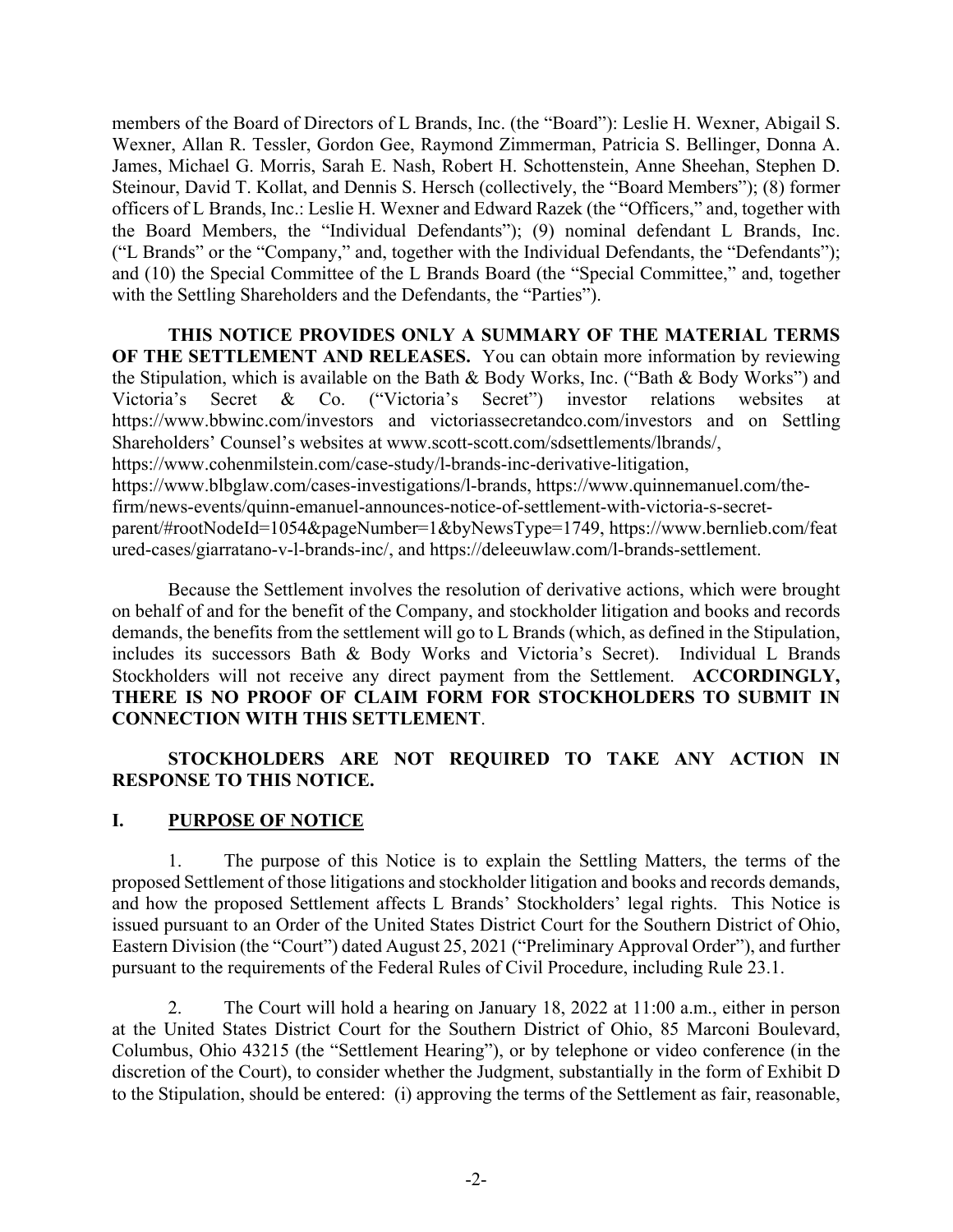and adequate and in the best interests of L Brands (which, as defined in the Stipulation, includes its successors Bath & Body Works and Victoria's Secret) and L Brands' Stockholders; (ii) dismissing with prejudice the Ohio Action against Defendants pursuant to the terms of the Stipulation; and (iii) ruling upon Settling Shareholders Counsel's application for a Fee and Expense Award. You have a right to participate in the Settlement Hearing.

3. This Notice describes the rights you may have in the Settling Matters and pursuant to the Stipulation and what steps you may take, but are not required to take, in relation to the Settlement.

# **II. BACKGROUND OF THE SETTLING MATTERS**

# **A. Factual Background**

4. The Settlement arises out of the Litigations and Demands alleging breaches of fiduciary duty, among other claims, against certain current and former officers and directors of L Brands. The Settling Shareholders alleged that the Individual Defendants breached their fiduciary duties in connection with, among other things, (1) an alleged pattern of sexual harassment and retaliation by certain executives at the Company; (2) alleged failures of oversight by the Board; (3) alleged ties between the Company and Jeffrey Epstein; and (4) alleged corporate waste.

5. The Individual Defendants deny the allegations made by the Settling Shareholders in the Litigations and Demands.

# **B. The Ohio Action**

6. On May 19, 2020, Plaintiff Rudi filed a stockholder derivative action in the Court of Common Pleas of Franklin County, Ohio, asserting a claim for breach of fiduciary duty against certain of the Individual Defendants (*Rudi* v. *Wexner, et al.*, Case No. 20CV003259). Prior to filing suit, Plaintiff Rudi had made a litigation demand on the Board (dated February 6, 2020; supplemented April 3, 2020). On June 16, 2020, defendants removed the action to the Court. On July 6, 2020, the parties to the action informed the Court that the L Brands Board had created a Special Committee of directors that had been delegated the full power and authority of the Board to review, investigate, and evaluate the subject matter of litigation demands made by Plaintiff on the Board on February 12, 2020 and April 3, 2020 and to take any action it deems reasonably necessary and in the best interests of the Company and its stockholders to address those demands or their subject matter, including any claims or litigation relating to their subject matter.

7. In the July 6, 2020 filing, the parties to the action also agreed to stay the proceedings in light of the Special Committee's ongoing work. On December 29, 2020, the parties to the action agreed to extend the stay of proceedings because the Special Committee's work was ongoing. At a March 26, 2021 status conference, they informed the Court that the Parties had agreed to participate in a mediation session on April 21, 2021 with the Hon. Layn Phillips. The Court extended the stay on March 26, 2021. In a June 29, 2021 joint status report, the parties to the action informed the Court that the Parties had participated in a second mediation session with Judge Phillips on June 14, 2021, which had resulted in the Parties signing a term sheet setting forth the material terms of the Settlement (the "Term Sheet"). The Court extended the stay to August 30, 2021 so that the Parties could formalize the Settlement.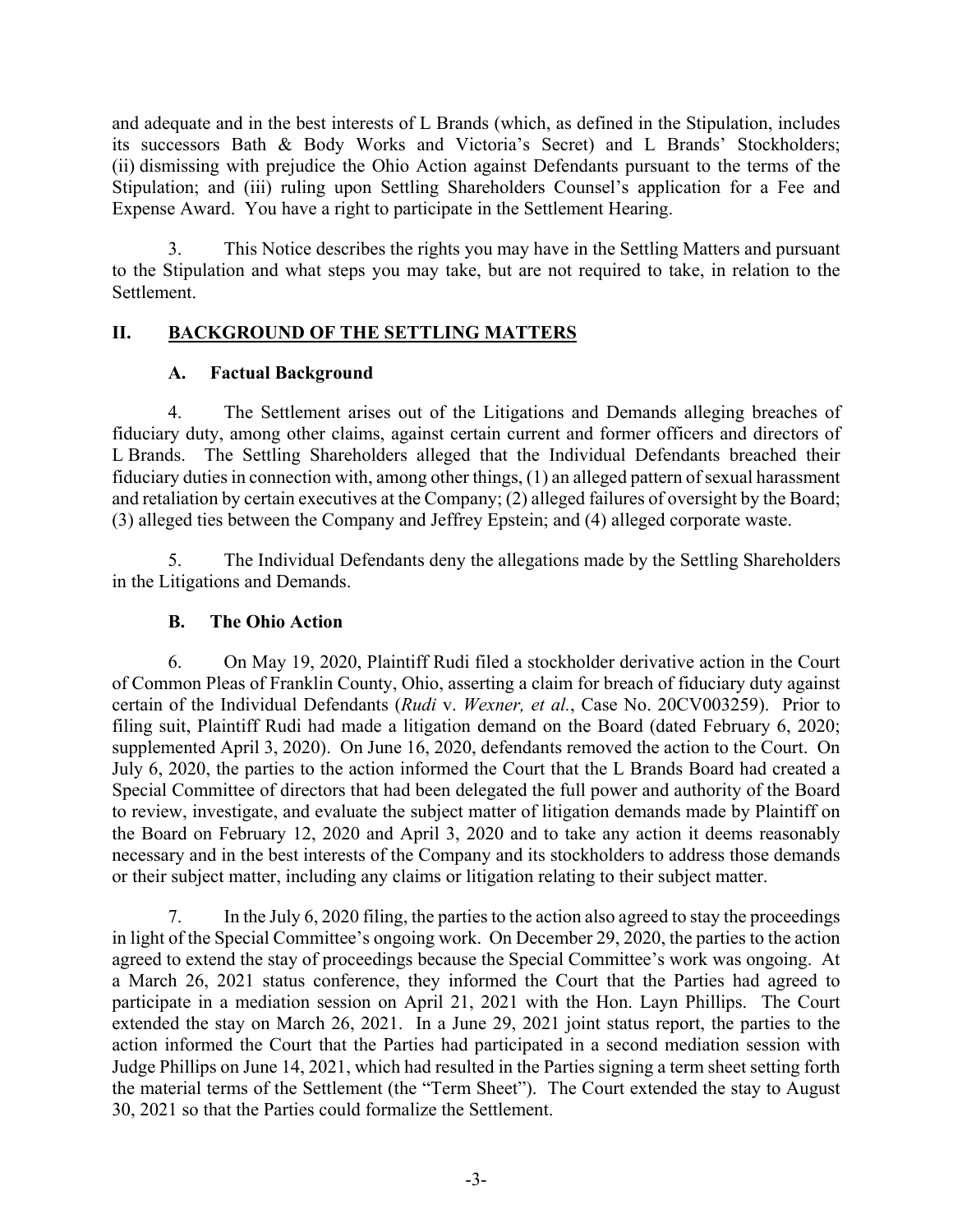#### **C. The Delaware Action**

8. On January 12, 2021, Lambrecht filed a stockholder derivative action in the Delaware Court of Chancery, asserting claims for breach of fiduciary duty and waste against the Individual Defendants (*Lambrecht* v. *Wexner, et al.*, C.A. No. 2021-0029-JTL). Prior to filing suit, Lambrecht had made a litigation demand on the Board (dated July 10, 2020).

### **D. The Books and Records Requests and the 220 Action**

9. On February 7, 2020, Oregon made a demand to inspect books and records pursuant to Section 220 of the Delaware General Corporation Law ("Section 220"). The demand sought to investigate alleged breaches of fiduciary duty by officers and directors of L Brands. Oregon made supplemental books and records demands on February 25, 2020 and May 7, 2020. The Company produced documents in response to Oregon's books and records requests.

10. On February 12, 2020, Giarratano served L Brands with a books and records demand pursuant to Section 220, seeking to investigate alleged breaches of fiduciary duty by officers and directors of L Brands. On June 4, 2020, Giarratano filed a Section 220 action in the Delaware Court of Chancery to obtain the requested books and records (*Giarratano* v. *L Brands, Inc.,* C.A. No. 2020-0437-JRS). One month before the scheduled trial date of November 23, 2020, the Company agreed to produce documents in response to Giarratano's books and records request. The action was voluntarily dismissed by stipulation on October 29, 2020.

## **E. The Detroit Police and Fire Litigation Demand**

11. On February 23, 2021, Detroit made a litigation demand on the Board, via counsel for the Special Committee, making similar factual allegations as Plaintiff Rudi and requesting similar relief.

## **F. The Special Committee**

12. On May 14, 2020, the Board formed the Special Committee and delegated it the full power and authority of the Board to review, investigate, and evaluate the subject matter of the Demands and to take any action it deems reasonably necessary and in the best interests of the Company and its stockholders, on behalf of the Board and the Company, to address the Demands or their subject matter and any stockholder demands, claims, or litigation that may be asserted arising out of the Demands or relating to their subject matter. The Special Committee was empowered to retain its own independent advisors and undertook over the course of many months a thorough and independent investigation of the allegations and claims asserted in the Demands and Litigations. Following its investigation, the Special Committee determined that it would not be in the best interests of the Company or its stockholders to pursue litigation, but that those interests might well be served by attempting to resolve the claims in the Demands and Litigations through a global settlement.

## **G. The Meet and Confer Process and Extensive Settlement Negotiations**

13. In advance of the proposed mediation, Settling Shareholders reviewed internal documents produced by L Brands. These documents included, among other things, (1) minutes,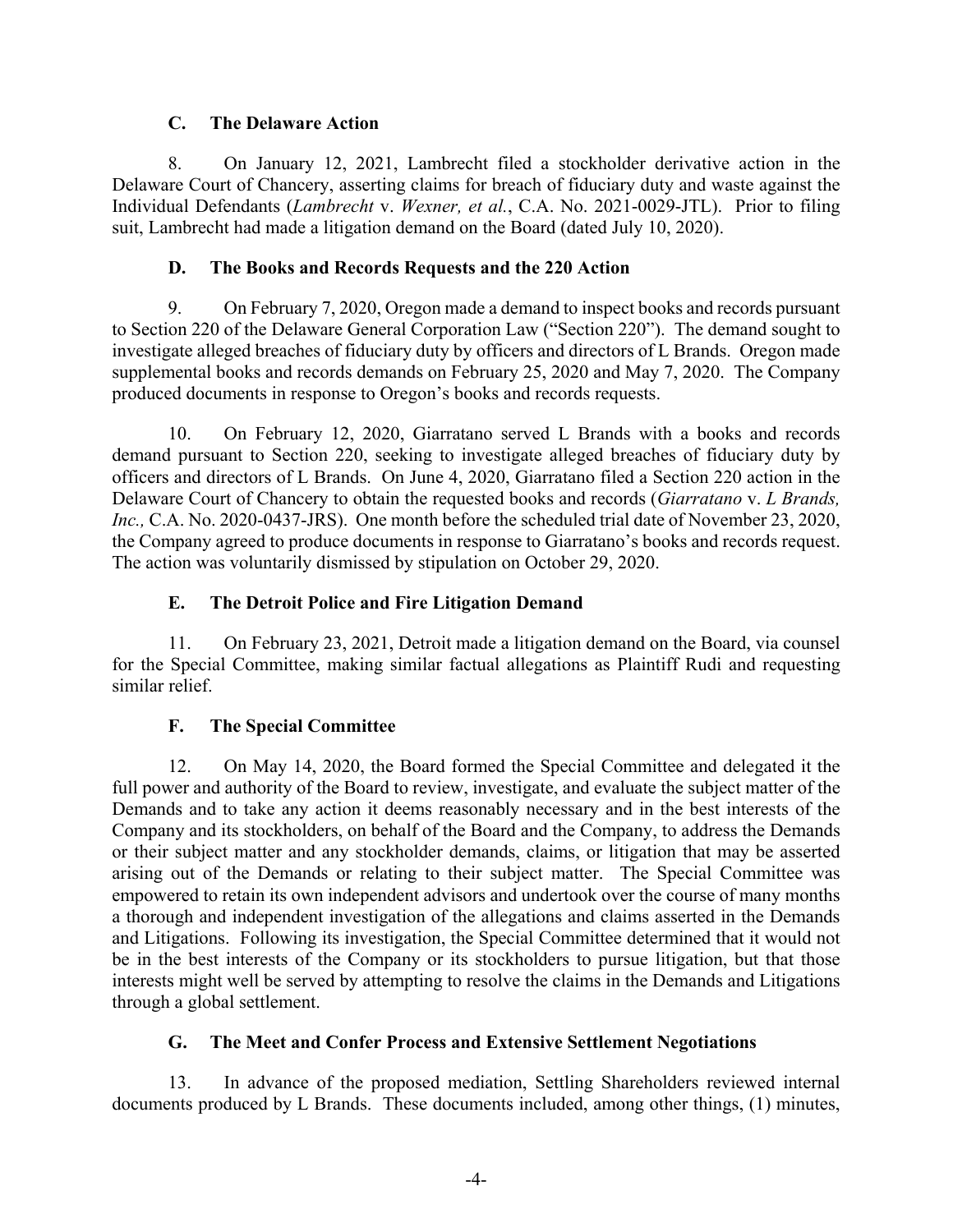agendas, board packages, and other materials relating to regularly conducted and special meetings of the Board and Board committees; (2) internal L Brands policies, including the Code of Conduct, investigation manuals, and policies and procedures; and (3) materials relating to the independence of the members of the Special Committee. Settling Shareholders also conducted numerous meetings and phone calls with the Special Committee's counsel. Settling Shareholders' Counsel pressed the Special Committee and Wachtell Lipton for detailed descriptions of the Special Committee's process and progress in its investigation, for production of relevant documents, and to explore possible paths to resolution. Settling Shareholders' Counsel also shared investigation suggestions and results of Settling Shareholders' own independent investigations as to the alleged wrongdoing by Defendants. To that end, several of the Settling Shareholders' Counsel made detailed presentations to the Special Committee concerning their own investigations, investigative suggestions for the Special Committee, and potential reforms.

14. Settling Shareholders' Counsel have engaged in extensive settlement negotiations with Defendants, spanning many months. The settlement negotiations were mediated through the Hon. Layn R. Phillips (Ret.) of Phillips ADR. The Parties engaged in a full-day mediation on April 21, 2021. Judge Phillips presided, and the mediation session was held by Zoom.

15. While no final resolution was reached at that time, the Parties continued their dialogue, including through frequent working group sessions, with the ongoing assistance of the mediator. Over several sessions, the working group negotiated the detailed Management & Governance Measures that form part of the Settlement and are attached to the Stipulation as Exhibit E.

16. On June 14, 2021, the Parties engaged in another full-day mediation. After the Parties reached an agreement in principle, Settling Shareholders' Counsel negotiated a term sheet setting forth the material terms of the Settlement.

17. Following the agreement to the material terms of the Settlement, Settling Shareholders took discovery consisting of interviewing one member of the Special Committee and representatives of counsel for the Special Committee, and reviewing relevant documents produced by the Special Committee. This discovery confirmed that the terms of the Settlement are fair and reasonable to L Brands and its stockholders and that it is in the best interests of the Company and its stockholders to enter into the Stipulation.

18. The Parties thereafter reached a definitive agreement to settle the Litigations and Demands, upon the terms and conditions set forth in the Stipulation, dated July 29, 2021.

19. On August 25, 2021, the Court entered the Preliminary Approval Order in connection with the Settlement which, among other things, preliminarily approved the Settlement, authorized this Notice to be provided to Current Company Stockholders, and scheduled the Settlement Hearing to consider whether to grant final approval of the Settlement.

## **III. TERMS OF THE SETTLEMENT**

20. In consideration of the Settlement and the releases provided therein, and subject to the terms and conditions of the Stipulation, the Parties have agreed to the following Settlement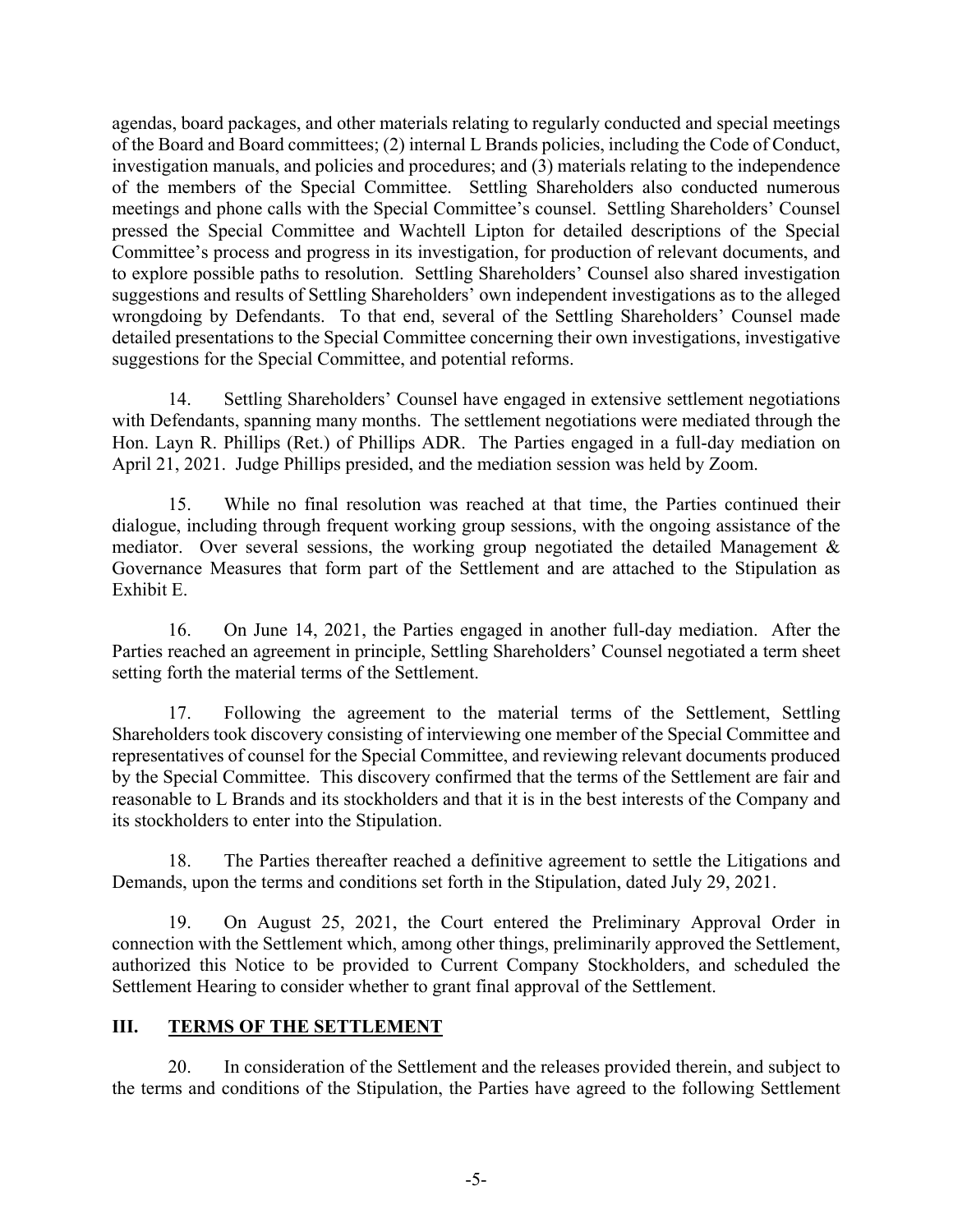Consideration for L Brands (which, as defined in the Stipulation, includes its successors Bath & Body Works and Victoria's Secret).

21. The Company will implement and maintain the Management & Governance Measures detailed in Exhibit E to the Stipulation, throughout L Brands, including, among other things: (i) supplementing the existing Code of Conduct with standalone policies on (a) sexual harassment, (b) reporting, and (c) anti-retaliation; (ii) strengthening and clarifying the process for reporting and investigating claims of sexual harassment (including hostile work environment), gender discrimination, and retaliation related to the same (the "Subject Conduct"); (iii) conforming the Company's policy regarding nondisclosure agreements to be consistent with New York law and not enforcing provisions of previously-entered agreements that prohibit a complainant from discussing the underlying facts and circumstances of a sexual harassment claim; (iv) exempting claims of Subject Conduct from mandatory arbitration provisions; (v) instituting new and enhanced employee and Board training regarding harassment and workplace civility; (vi) requiring contractor compliance with L Brands policies; (vii) collecting and evaluating data related to harassment and retaliation; (viii) maintaining a Diversity, Equity, & Inclusion ("DEI") Council; (ix) retaining a DEI consultant; and (x) updating Board committee charters to reflect oversight and responsibility over the subject matter of the reforms.

22. Such reforms shall be in place throughout the Company for a period of five (5) years from the Effective Date of the Settlement. A detailed list of the Management & Governance Measures to be implemented is attached to the Stipulation as Exhibit E.

23. The Company shall undertake to implement the Management & Governance Measures within six months of approval of the Settlement, except for the measures related to surveys and data collection, which the Company shall undertake to implement within one year of the Settlement.

24. In order to provide appropriate funding for the Management & Governance Measures, L Brands commits to funding of \$90 million over the course of at least five (5) years starting with the Effective Date of the Settlement.

25. L Brands further agrees that, in the event of any transaction, including a sale, spinoff, or merger of any part of its business affected by the Management & Governance Measures following the execution of the Stipulation and during the five (5) year term of the Settlement ("Transaction"), the resulting or acquiring company shall have the obligation to maintain the Management & Governance Measures at the sold or spun-off enity(ies). The Company further agrees to include in any agreement(s) governing such Transaction a provision that binds the resulting or acquiring company to the Management & Governance Measures. In the event of any such Transaction, the Parties agree that the funding commitment set forth in Paragraph 24 above shall be split evenly between the remaining L Brands entity(ies) and the sold or spun-off entity(ies).

## IV. REASONS FOR THE SETTLEMENT

26. Settling Shareholders' Counsel believe that the claims raised in the Litigations and Demands have merit and that their investigations support the claims asserted and threatened. Without conceding the merit of any of the Defendants' defenses, and in light of the benefits of the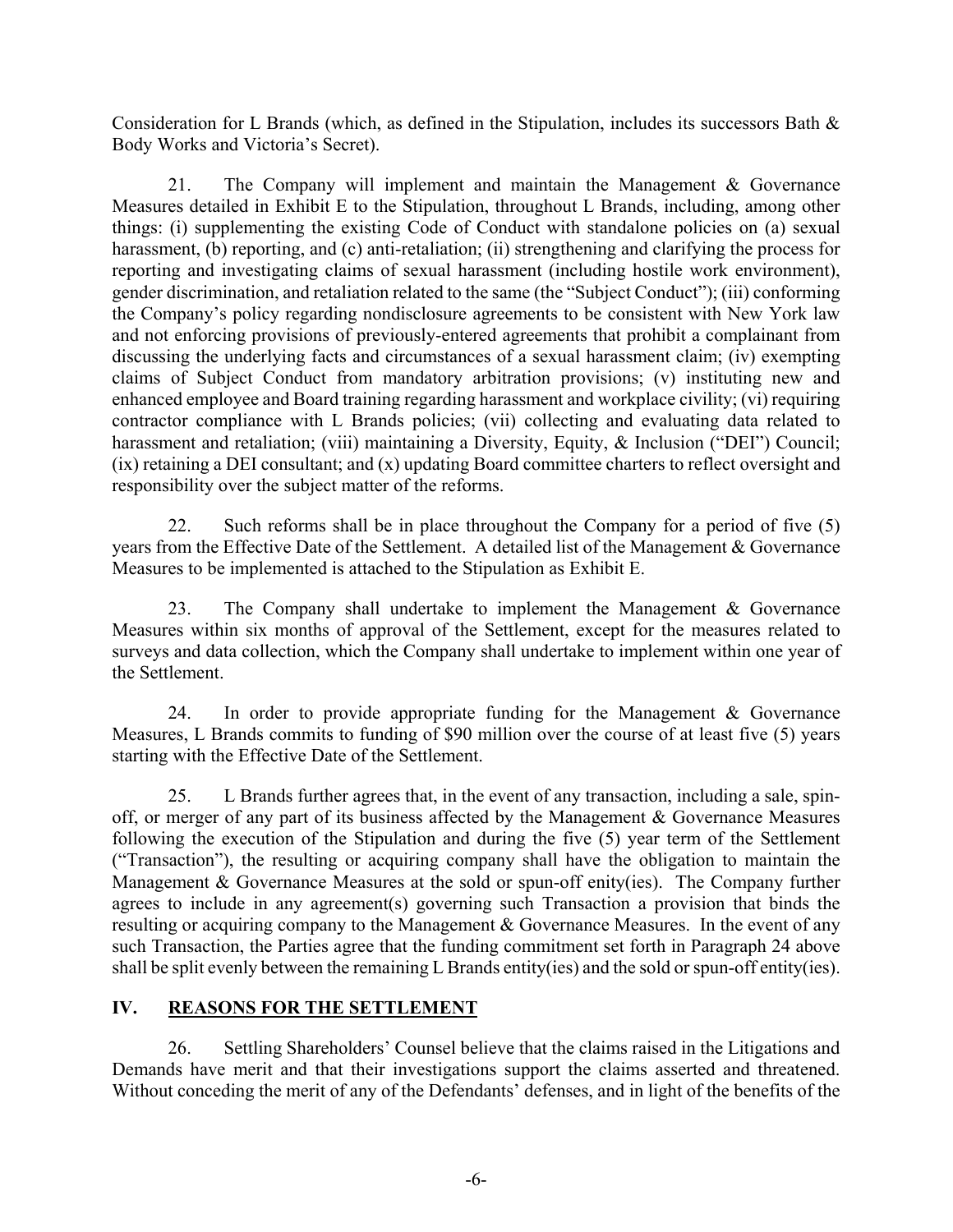Settlement as well as to avoid the potentially protracted time, expense, and uncertainty associated with continued litigation, including potential trial(s) and appeal(s), Settling Shareholders and Settling Shareholders' Counsel have concluded that it is desirable that the Litigations be fully and finally settled in the manner and upon the terms and conditions set forth in the Stipulation. Settling Shareholders and Settling Shareholders' Counsel recognize the significant risk, expense, and length of continued proceedings necessary to prosecute the Actions against Defendants through trial(s) and through possible appeal(s). Settling Shareholders' Counsel have also taken into account the uncertain outcome and the risk of any litigation, especially complex litigation such as would be entailed by the Actions, the difficulties and delays inherent in such litigation, the cost to L Brands – on behalf of which Settling Shareholders filed the Litigations or made Demands – and distraction to management of L Brands that would result from extended litigation. Based on their evaluation, and in light of what Settling Shareholders and Settling Shareholders' Counsel believe to be the significant benefits conferred upon L Brands as a result of the Settlement, Settling Shareholders and Settling Shareholders' Counsel have determined that the Settlement is in the best interests of Settling Shareholders and L Brands and have agreed to settle the Litigations and the Demands upon the terms and subject to the conditions set forth in the Stipulation.

27. Pursuant to the terms set forth in the Stipulation, the Stipulation (including the exhibits thereto) shall in no event be construed as, or deemed to be evidence of, an admission or concession by the Settling Shareholders of any infirmity in any of the claims asserted in the Actions, or an admission or concession that any of the Defendants' defenses to liability or damages had any merit.

28. Each of the Individual Defendants denied and continues to deny that he or she has committed or attempted to commit any violations of law, any breaches of fiduciary duty owed to L Brands, or any wrongdoing whatsoever, and expressly maintains that, at all relevant times, he or she acted in good faith and in a manner that he or she reasonably believed to be in the best interests of L Brands and its stockholders. Each of the Individual Defendants likewise deny all of the allegations made by the Settling Shareholders in the Actions. Defendants further deny that Settling Shareholders, L Brands, or its stockholders suffered any damage or were harmed as a result of any act, omission, or conduct by the Individual Defendants as alleged in the Actions or otherwise. Defendants further assert, among other things, that the Settling Shareholders lack standing to litigate derivatively on behalf of L Brands because certain of the Settling Shareholders have not yet pleaded, and cannot properly plead, that a demand on the Board would be futile; and other of the Settling Shareholders have not yet pleaded, and cannot properly plead, that demand on the Board was improperly refused.

29. L Brands believes that the Settlement is in the best interests of the Company, its stockholders, and its employees. Defendants are, therefore, entering into this Settlement for the benefit of L Brands to eliminate the uncertainty, distraction, disruption, burden, risk, and expense of further litigation. Pursuant to the terms set forth below, the Stipulation (including the exhibits thereto) shall in no event be construed as, or deemed to be evidence of, an admission or concession by the Individual Defendants with respect to any claim of fault, liability, wrongdoing, or damage or any defect in the defenses that Individual Defendants have, or could have, asserted.

30. After deliberation and consideration of all information reasonably available to it, the Special Committee has unanimously concluded, in an exercise of its fiduciary duties, that the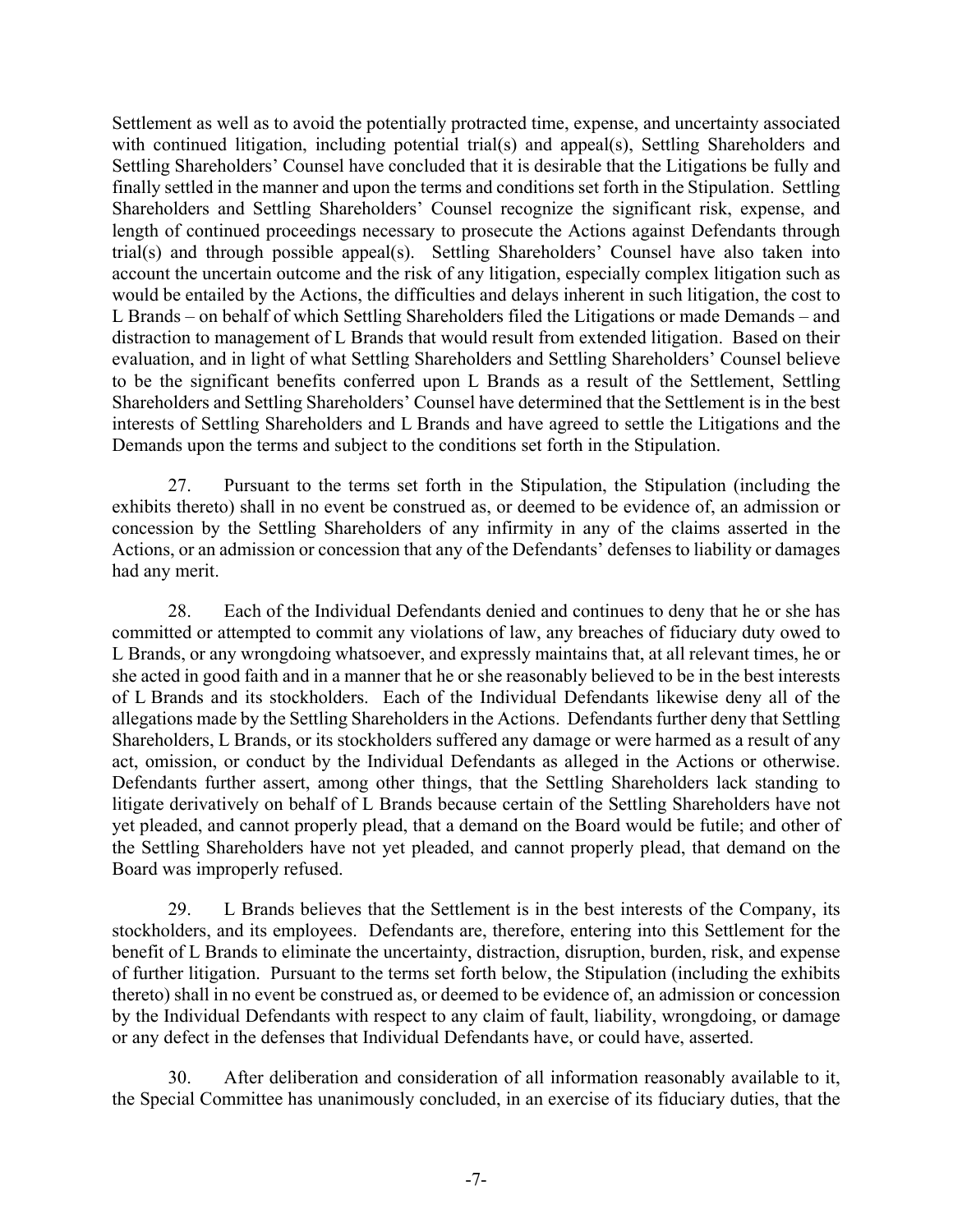terms of the Settlement are fair and reasonable to L Brands and its stockholders and that it is in the best interests of the Company and its stockholders to enter into the Stipulation. The Special Committee has further unanimously concluded, in an exercise of its fiduciary duties, that the Settlement, including the improvements and changes in corporate governance since February 2020, confers substantial benefits on the Company and its stockholders and that L Brands is authorized, subject to Court approval, to enter into and take all actions necessary to effectuate the Settlement.

#### **V. RELEASES**

 $\overline{a}$ 

31. If the Settlement is approved, the Court will enter a Judgment dismissing the Ohio Action with prejudice pursuant to the terms of the Stipulation, the Settling Shareholders will withdraw their Demands and dismiss the Delaware Action, and, upon the Effective Date of the Settlement, $<sup>1</sup>$  the following releases will occur:</sup>

32. L Brands acting directly, Settling Shareholders acting directly and derivatively on behalf of L Brands, and any other L Brands Stockholder acting derivatively on behalf of L Brands, shall be deemed to have, and by operation of the Judgment shall have, fully, finally, and forever released, relinquished, discharged, and dismissed with prejudice the Released Stockholder Claims (including Unknown Claims) against the Released Defendant Persons, which, as detailed in the Stipulation, means any and all claims, rights, demands, obligations, controversies, debts, disputes, damages, losses, actions, causes of action, issues, liabilities, and charges of any kind or nature whatsoever, whether in law or equity, including both known claims and Unknown Claims, suspected or unsuspected, accrued or unaccrued, fixed or contingent, liquidated or unliquidated, matured or unmatured, foreseen or unforeseen, whether arising under federal or state statutory or common law, or any other law, rule, or regulation, whether foreign or domestic, that (i) were asserted in any of the complaints filed in the Litigations or in the Demands in the Settling Matters, or (ii) could have been asserted by L Brands directly, by Settling Shareholders directly, or by Settling Shareholders or any other L Brands Stockholder derivatively on behalf of L Brands in any court, tribunal, forum, or proceeding, arising out of, relating to, based upon, or involving, directly or indirectly, any of the facts, allegations, practices, events, claims, disclosures, non-disclosures, occurrences, representations, statements, matters, transactions, conduct, actions, failures to act, omissions, or circumstances that were alleged or referred to in any of the complaints filed in the Litigations or in the Demands in the Settling Matters.<sup>2</sup> In addition, upon the Effective Date, L Brands acting directly, the Settling Shareholders acting directly and derivatively on behalf of L Brands, and any other L Brands Stockholders acting derivatively on behalf of L Brands, shall be

<sup>&</sup>lt;sup>1</sup> The Effective Date of the Settlement is conditioned on the occurrence of each of the events described in Paragraph 6.1 of the Stipulation, which include the entry of the Judgment by the Court approving the Settlement and dismissing the Ohio Action with prejudice, the dismissal with prejudice of the other pending Litigations, the withdrawal of the Demands, and the passing of the dates upon which each of the dismissal orders in each of the Litigations become Final.

 $2$  The Released Stockholder Claims shall not include (1) any claims relating to the enforcement of the Settlement or the Stipulation, (2) any claims that arise out of or are based upon any conduct of the Released Defendant Persons after the Effective Date, or (3) any direct claims of any L Brands Stockholder other than Settling Shareholders, including without limitation claims asserted under the federal securities laws.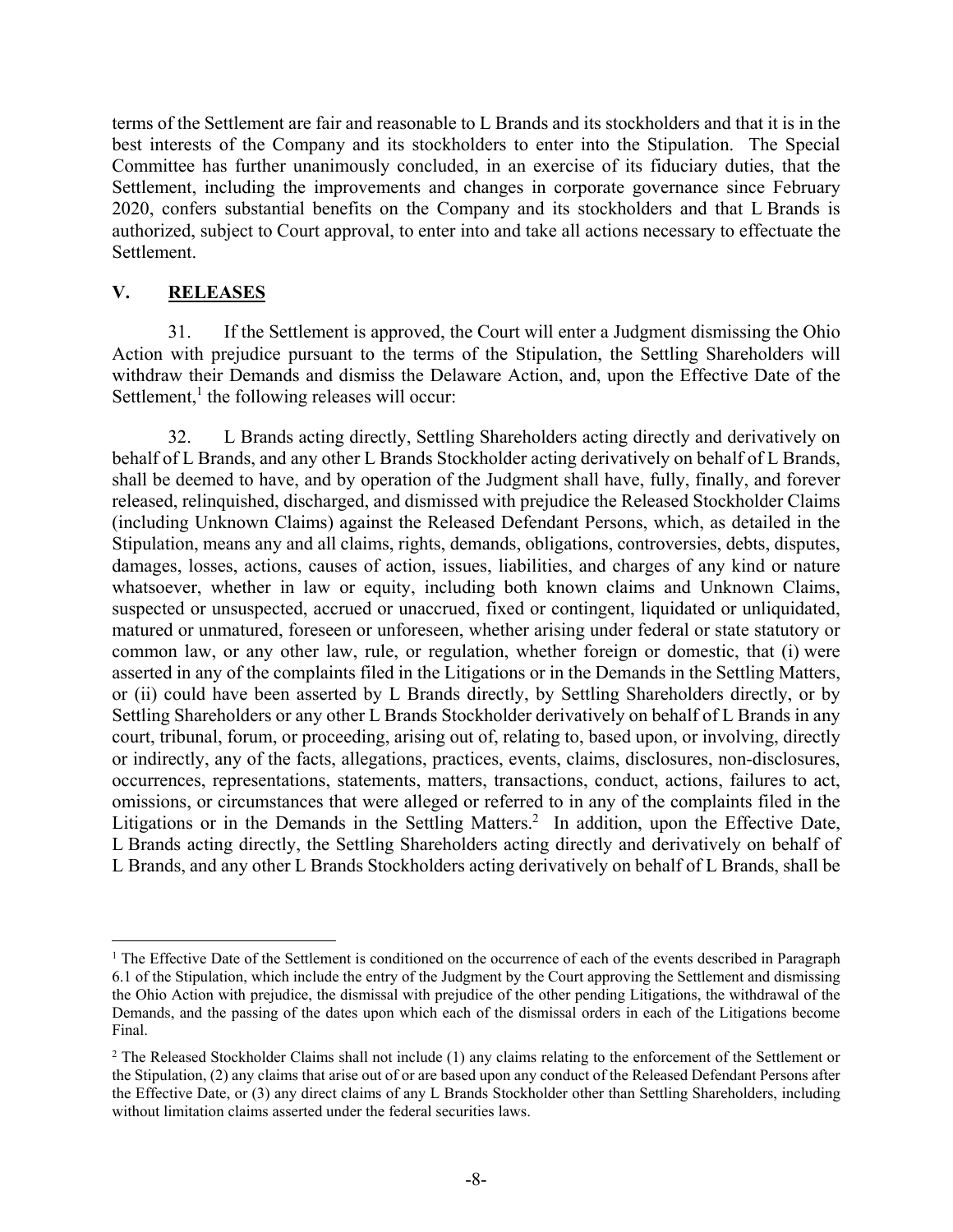forever barred and enjoined from asserting, commencing, instituting, or prosecuting any of the Released Stockholder Claims against any Released Defendant Person.

33. Each of the Individual Defendants, the Special Committee, and L Brands shall be deemed to have, and by operation of the Judgment shall have, fully, finally, and forever released, relinquished, discharged, and dismissed with prejudice the Released Defendant Claims (including Unknown Claims) against the Released Stockholder Persons, which as detailed in the Stipulation, means any and all claims, rights, demands, obligations, controversies, debts, disputes, damages, losses, causes of action, issues, liabilities, and charges of any kind or nature whatsoever, whether in law or equity, including both known claims and Unknown Claims, suspected or unsuspected, accrued or unaccrued, fixed or contingent, liquidated or unliquidated, matured or unmatured, foreseen or unforeseen, whether arising under federal or state statutory or common law, or any other law, rule, or regulation, whether foreign or domestic, that Defendants have or could have asserted against the Released Stockholder Persons or their counsel, arising out of, relating to, based upon, or involving, directly or indirectly, the institution, prosecution, or settlement of the claims asserted against Defendants.<sup>3</sup> In addition, upon the Effective Date, each of the Individual Defendants, the Special Committee, and L Brands shall be forever barred and enjoined from asserting any Released Defendant Claims against any Released Stockholder Person.

34. By Order of the Court, pending final determination of whether the Settlement is approved, the Settling Shareholders and all other L Brands Stockholders are barred and enjoined from asserting, commencing, instituting, or prosecuting any of the Released Stockholder Claims against any of the Released Defendant Persons.

35. **THE ABOVE DESCRIPTION OF THE PROPOSED RELEASES IS A SUMMARY.** The complete terms, including the definitions of the Effective Date, Released Defendant Claims, Released Defendant Persons, Released Stockholder Claims, Released Stockholder Persons, and Unknown Claims, are set forth in the Stipulation, which is available on Bath & Body Works' and Victoria's Secret's respective investor relations websites at https://www.bbwinc.com/investors and victoriassecretandco.com/investors and on Settling Shareholders' Counsel's websites at www.scott-scott.com/sdsettlements/lbrands/,

https://www.cohenmilstein.com/case-study/l-brands-inc-derivative-litigation,

<u>.</u>

https://www.blbglaw.com/cases-investigations/l-brands, https://www.quinnemanuel.com/the-

firm/news-events/quinn-emanuel-announces-notice-of-settlement-with-victoria-s-secret-

parent/#rootNodeId=1054&pageNumber=1&byNewsType=1749, https://www.bernlieb.com/feat ured-cases/giarratano-v-l-brands-inc/, and https://deleeuwlaw.com/l-brands-settlement.

## **VI. SETTLING SHAREHOLDERS COUNSEL'S APPLICATION FOR A FEE AND EXPENSE AWARD**

36. After the Parties had agreed on all other material terms of the Settlement, the Parties separately negotiated in good faith to attempt to reach agreement concerning the amount of the Fee and Expense Award for Settling Shareholders' Counsel. In light of benefits produced for L Brands by Settling Shareholders and Settling Shareholders' Counsel in connection with the

 $3$  The Released Defendant Claims shall not include  $(1)$  any claims relating to the enforcement of the Settlement or the Stipulation, (2) any claims by the Defendants relating to insurance coverage or the right to indemnification, or (3) any claims that arise out of or are based upon any conduct of the Released Stockholder Persons after the Effective Date.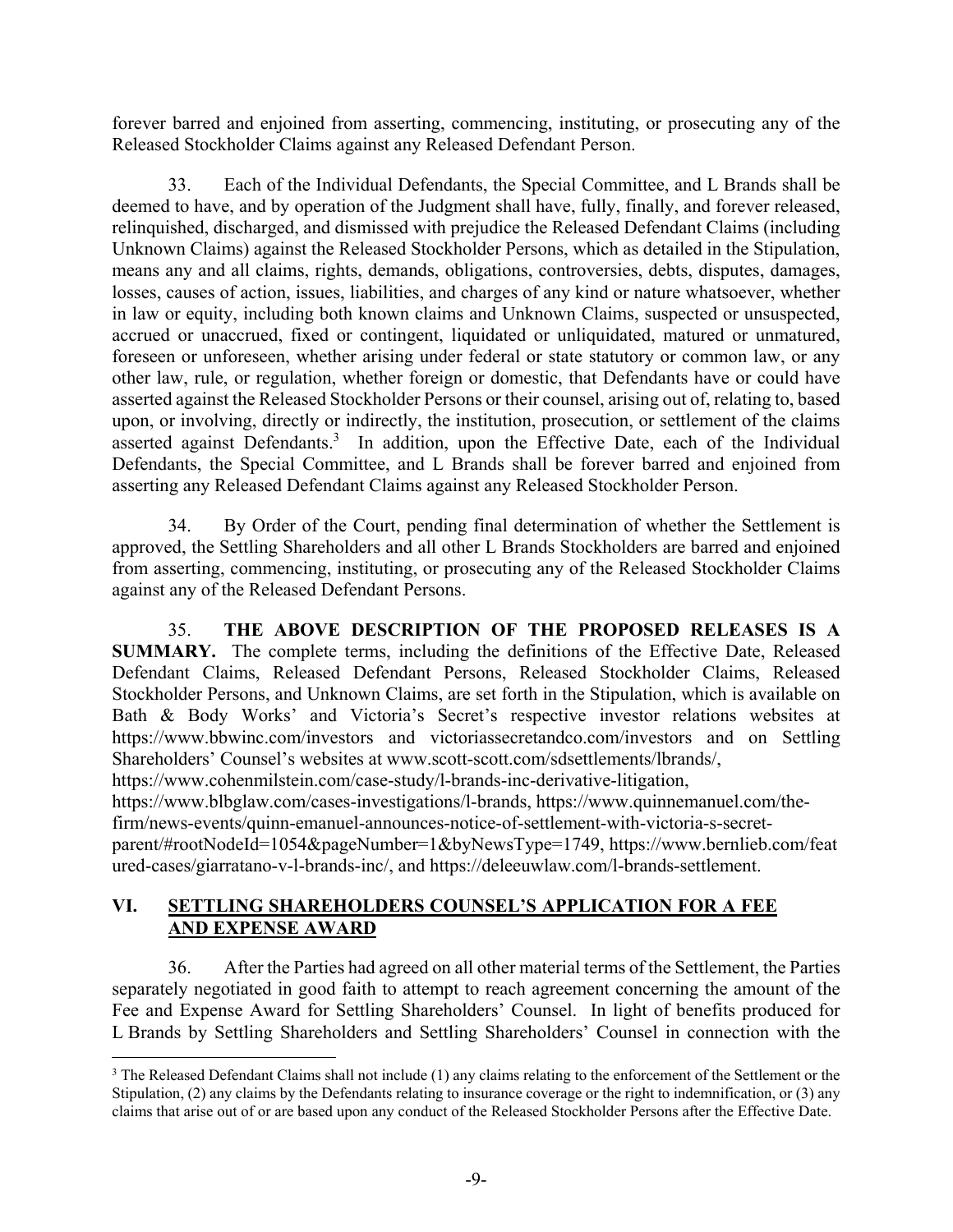Settlement, the Litigations, the Demands, and the 220 Action, L Brands has agreed, subject to approval of the Court, that Settling Shareholders' Counsel are entitled to a fee and expense award of \$21 million. Pursuant to the agreement, Settling Shareholders' Counsel intend to seek an aggregate award of attorney's fees and expenses from the Court of no more than \$21 million, subject to approval by the Court ("Fee and Expense Award"). Settling Shareholders Rudi, Detroit, Lambrecht, and Giarratano may seek a service award not to exceed \$10,000 for each such Settling Shareholder as part of the Fee and Expense Award. If awarded by the Court, each such service award shall be paid out of any Fee and Expense Award awarded to counsel representing that Settling Shareholder.

37. Settling Shareholders and Settling Shareholders' Counsel agree not to request that any greater aggregate amount be awarded to Settling Shareholders' Counsel by the Court in connection with the Settling Matters and L Brands and the Individual Defendants agree not to oppose the requested Fee and Expense Award so long as it does not exceed \$21 million.

38. Bath & Body Works shall pay or Defendants shall cause their insurers to pay the full amount of any Fee and Expense Award awarded by the Court. L Brands Stockholders are not personally liable for any such fees or expenses.

39. The Fee and Expense Award is subject to approval by the Court at the Settlement Hearing and any change to the negotiated amount of the Fee and Expense Award will not otherwise affect the Finality of the Settlement. The Court's decision granting, in whole or in part, the application by Settling Shareholders' Counsel for a Fee and Expense Award is not a condition of the Stipulation or to entry of the Judgment. The request by Settling Shareholders' Counsel for a Fee and Expense Award is to be considered by the Court separately from the Court's consideration of the question whether the Settlement is fair, reasonable, adequate, and in the best interests of L Brands and L Brands Stockholders.

# **VII. SETTLEMENT HEARING AND RIGHT TO APPEAR AND OBJECT**

40. The Court has scheduled a Settlement Hearing, to be held on January 18, 2022, at 11:00 a.m., either in person at the United States District Court for the Southern District of Ohio, 85 Marconi Boulevard, Columbus, Ohio 43215 (the "Settlement Hearing"), or by telephone or video conference (in the discretion of the Court), to consider whether the Judgment, substantially in the form of Exhibit D to the Stipulation, should be entered: (i) approving the terms of the Settlement as fair, reasonable, and adequate and in the best interests of L Brands and L Brands' Stockholders; (ii) dismissing with prejudice the Ohio Action against Defendants pursuant to the terms of the Stipulation; and (iii) ruling upon Settling Shareholders Counsel's application for a Fee and Expense Award.

41. **Please Note:** The date and time of the Settlement Hearing may change without further written notice to Current Company Stockholders. In addition, the COVID-19 pandemic is a fluid situation that creates the possibility that the Court may decide to conduct the Settlement Hearing by video or telephonic conference, or otherwise allow Current Company Stockholders to appear at the hearing by video or telephone, without further written notice. **In order to determine whether the date and time of the Settlement Hearing have changed, or whether Current Company Stockholders must or may participate by telephone or video, it is important that**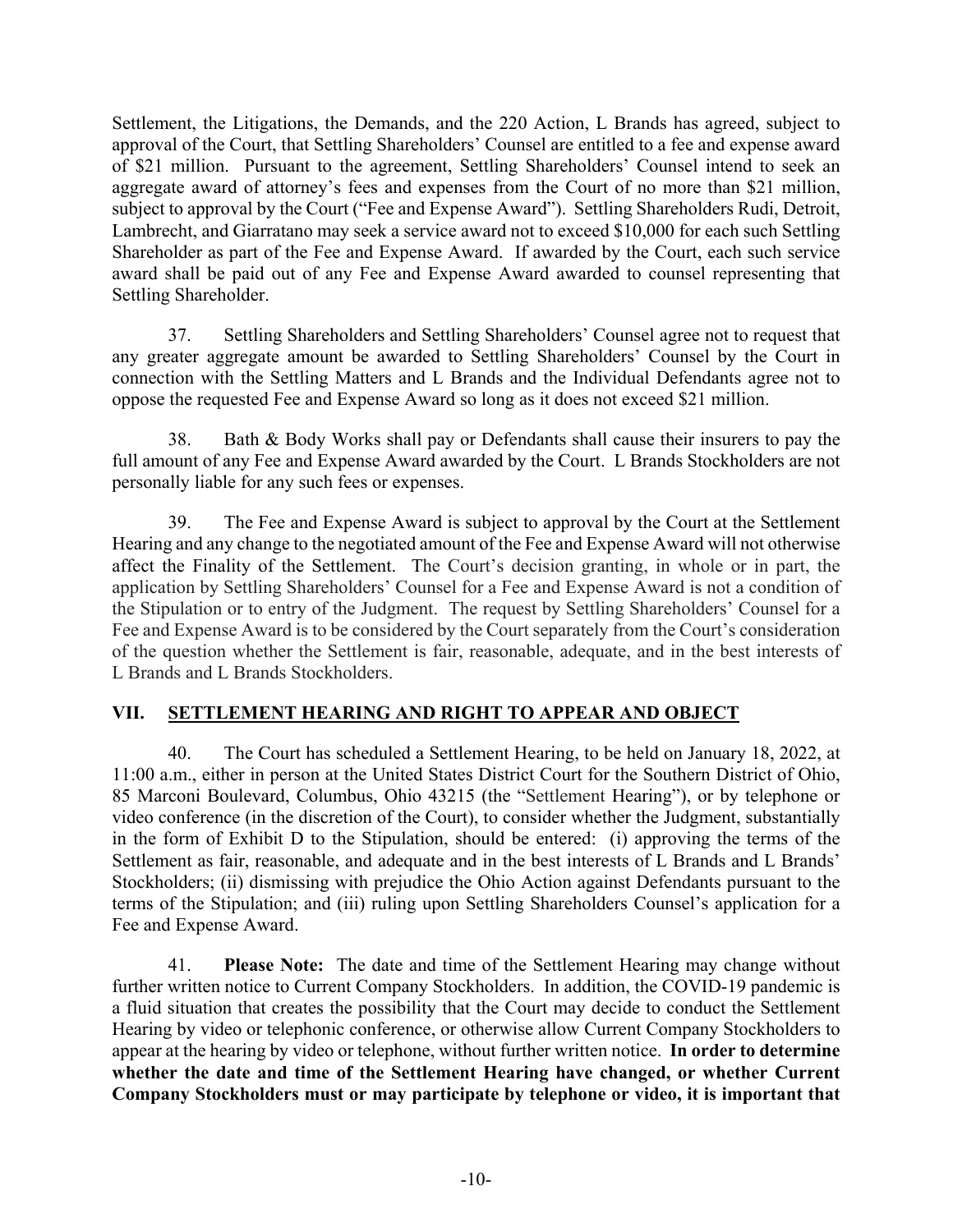**you monitor the Court's docket and Bath & Body Works' and Victoria's Secret's respective investor relations websites at https://www.bbwinc.com/investors and victoriassecretandco.com/investors, before making any plans to attend the Settlement Hearing. Any updates regarding the Settlement Hearing, including any changes to the date or time of the hearing or updates regarding in-person or remote appearances at the hearing, will be posted to those websites. If the Court requires or allows Current Company Stockholders to participate in the Settlement Hearing by telephone or video conference, the information for accessing the telephone or video conference will be posted to Bath & Body Works' and Victoria's Secret's respective investor relations websites at https://www.bbwinc.com/investors and victoriassecretandco.com/investors.**

42. Any Person who held L Brands stock as of July 29, 2021 and continues to hold common stock either in Bath & Body Works or Victoria's Secret as of the date of the Settlement Hearing (Current Company Stockholder) may appear at the Settlement Hearing to show cause why the proposed Settlement should not be approved; why the Judgment should not be entered thereon; or why Settling Shareholders' Counsel's application for the Fee and Expense Award should not be granted; *provided, however*, that no such Person shall be heard or entitled to contest the approval of the terms and conditions of the proposed Settlement, the Judgment to be entered approving the same, or the application for the Fee and Expense Award, unless such Person has filed with the Clerk of the United States District Court for the Southern District of Ohio, Joseph P. Kinneary U.S. Courthouse, Room 121, 85 Marconi Boulevard, Columbus, Ohio 43215, and served (by hand, first-class mail or express service) on Settling Shareholders' Counsel and counsel for the Special Committee of the Board, a written and signed notice of objection that includes: (i) the objector's name, address, and telephone number (and if represented, that of his, her, or its counsel), along with a representation as to whether the objector intends to appear at the Settlement Hearing; (ii) proof that the objector owned shares of L Brands common stock as of July 29, 2021, and continues to hold common stock either in Bath & Body Works or Victoria's Secret; (iii) a statement of the objections to any matters before the Court, the grounds for the objections or the reasons for the objector's desiring to appear and be heard, as well as all documents or writings the objector desires the Court to consider, including any legal and evidentiary support; and (iv) if the objector has indicated that he, she, or it intends to appear at the Settlement Hearing, the identities of any witnesses the objector may call to testify and any exhibits the objector intends to introduce into evidence at the Settlement Hearing. Any such objection must be filed with the Court and received by the below-noted counsel by no later than twenty-one (21) calendar days prior to the Settlement Hearing (i.e., by no later than December 28, 2021).

> **Office of the Clerk**  Joseph P. Kinneary U.S. Courthouse Room 121 85 Marconi Boulevard Columbus, Ohio 43215

#### **Counsel for Plaintiff Rudi and Detroit Police & Fire**

Geoffrey M. Johnson, Esq. Scott + Scott Attorneys at Law LLP 12434 Cedar Road, Suite 12 Cleveland Heights, OH 44106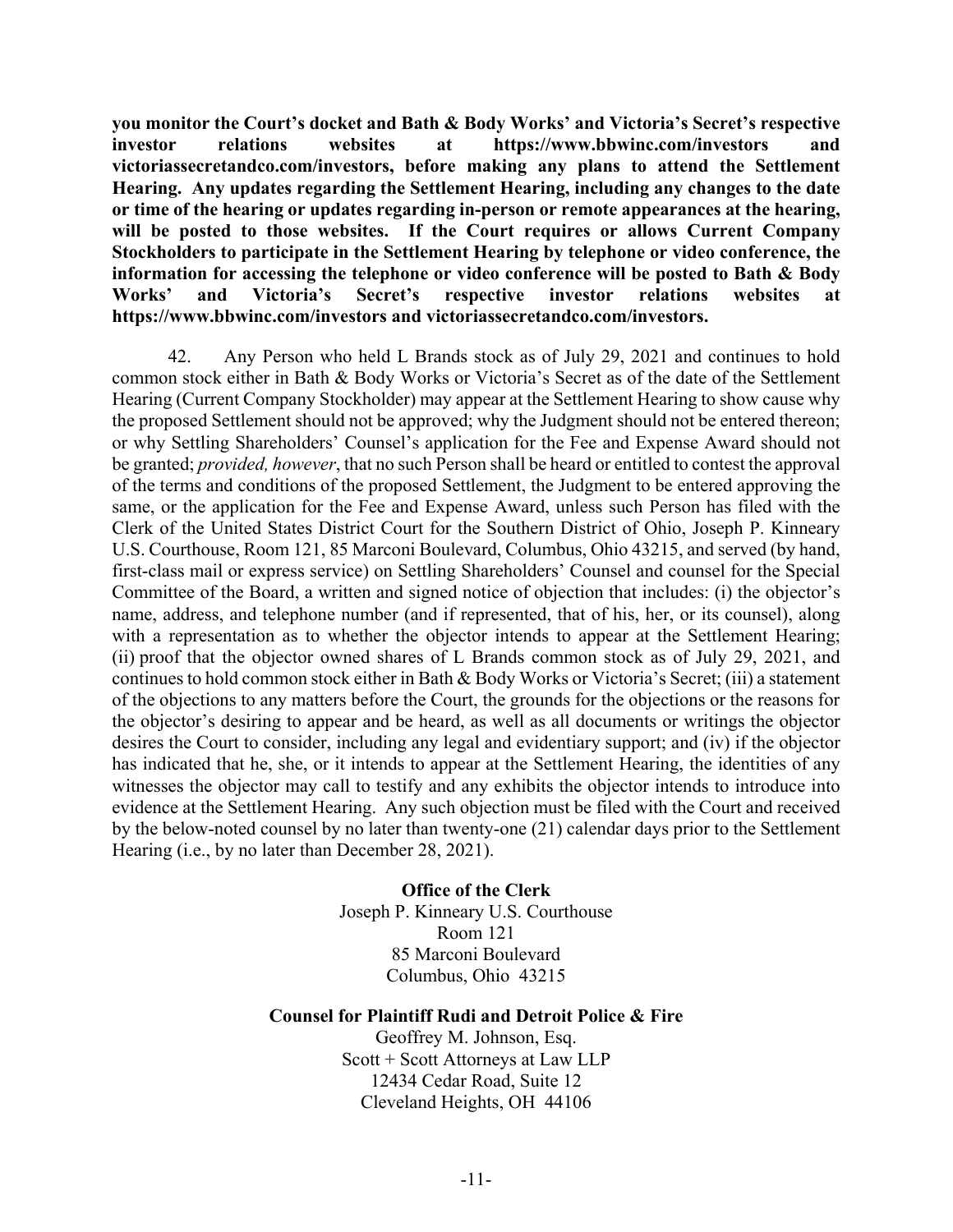#### **Counsel for Oregon**

Julie G. Reiser, Esq. Cohen Milstein Sellers & Toll PLLC 1100 New York Ave NW, Suite 500 Washington, DC 20005

Mark Lebovitch, Esq. Bernstein Litowitz Berger & Grossmann LLP 1251 Avenue of the Americas New York, NY 10020

#### **Counsel for Giarratano and Kualii**

Manisha M. Sheth, Esq. Quinn Emanuel Urquhart & Sullivan LLP 51 Madison Avenue, 22nd Floor New York, New York 10010

> Stanley D. Bernstein, Esq. Bernstein Liebhard LLP 10 East 40th Street New York, New York 10016

#### **Counsel for Lambrecht**

P. Bradford deLeeuw, Esq. deLeeuw Law LLC 1301 Walnut Green Road Wilmington, Delaware 19807

Richard D. Greenfield, Esq. Greenfield & Goodman LLC 1905 Spruce Street Philadelphia, PA 19103

#### **Counsel for the Special Committee of the Board, acting on behalf of L Brands**

William D. Savitt Wachtell, Lipton, Rosen & Katz 51 W. 52nd Street New York, NY 10019

Robert W. Trafford Porter, Wright, Morris & Arthur 41 South High Street Suites 2800 – 3200 Columbus, OH 43215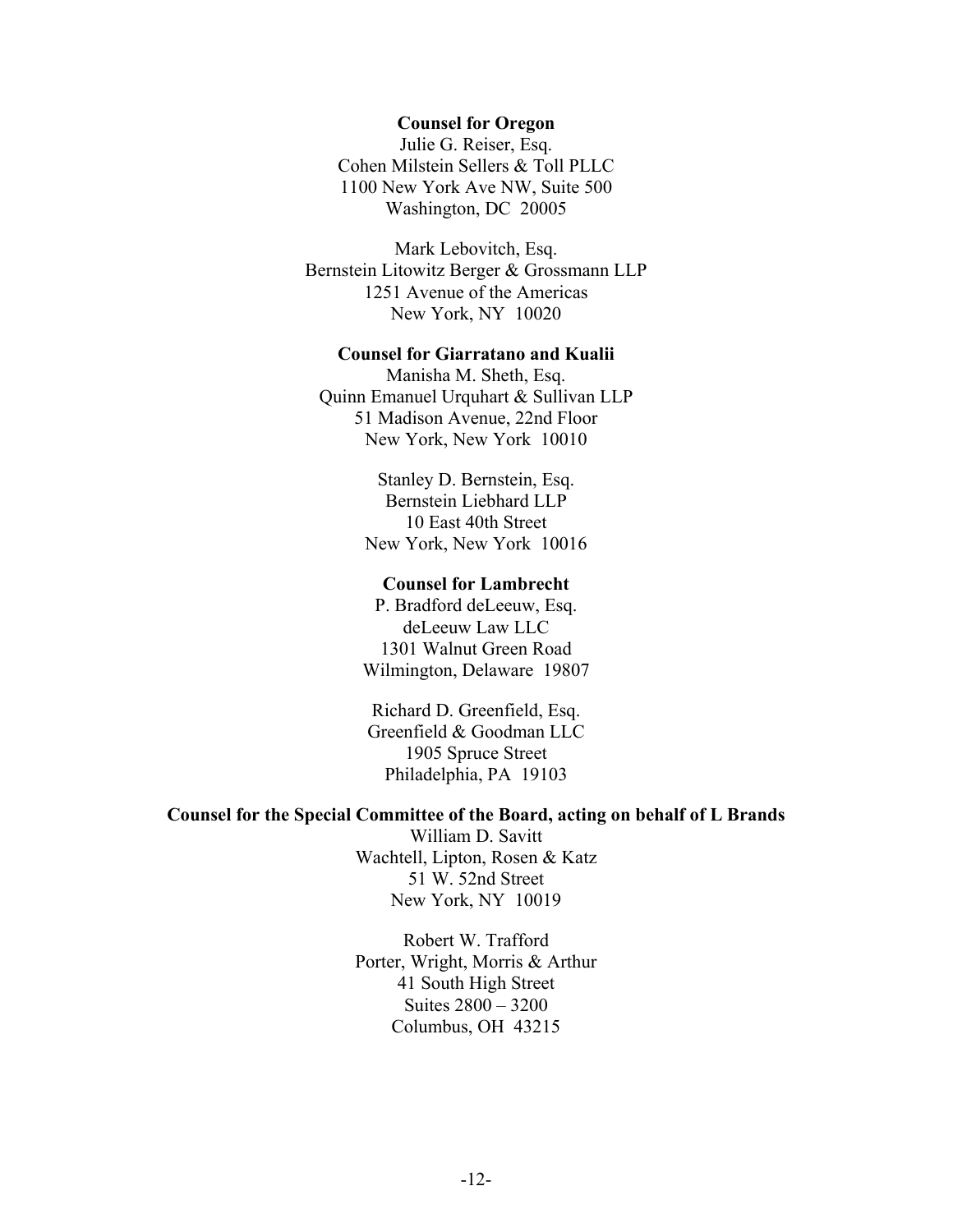43. Documentation establishing ownership of L Brands, Bath & Body Works, and/or Victoria's Secret common stock must consist of copies of monthly brokerage account statements, or an authorized statement from the objector's broker containing the information found in an account statement.

44. Unless the Court otherwise directs, no Person shall be entitled to object to the approval of the Settlement, the Judgment to be entered approving the Settlement, the application for a Fee and Expense Award, or otherwise be heard, except by serving and filing a written objection and supporting papers as prescribed above. Any Person who fails to object in the manner described above shall be deemed to have waived the right to object to any aspect of the proposed Settlement and the Fee and Expense Award (including any right of appeal or collateral attack); be forever barred and foreclosed from objecting to the fairness, reasonableness, or adequacy of the Settlement, the Judgment to be entered approving the Settlement, or the Fee and Expense Award; and be deemed to have waived and forever barred and foreclosed from being heard, in this or any other proceeding with respect to any matters concerning the Settlement or the Fee and Expense Award.

## **VIII. ORDER AND FINAL JUDGMENT OF THE COURT**

45. The Parties will jointly request at the Settlement Hearing that the Court determine and enter the Judgment concluding that the Settlement is fair, reasonable, adequate, and in the best interests of L Brands and L Brands Stockholders. The Judgment shall, among other things:

- a. Determine that the requirements of Rule 23.1 of the Federal Rules of Civil Procedure and due process have been satisfied in connection with the Notice;
- b. Approve the Settlement as fair, reasonable, adequate, and in the best interests of L Brands and L Brands Stockholders;
- c. Dismiss the Ohio Action with prejudice on the merits, as against any and all Defendants, without costs except as provided in the Stipulation, and release the Released Claims; and
- d. Determine the Settling Shareholders' Counsel's application for the Fee and Expense Award.

# **IX. SCOPE OF THIS NOTICE**

46. This Notice does not purport to be a comprehensive description of the Settling Matters, the terms of the Settlement, or the Settlement Hearing. For the full details of the Ohio Action and the Settling Matters, L Brands Stockholders may inspect the pleadings, the Stipulation, and the orders entered by the Court and are referred to the office of the Clerk of Court, 85 Marconi Boulevard, Columbus, Ohio 43215. The Stipulation is also available on Bath & Body Works' and Victoria's Secret's respective investor relations websites at https://www.bbwinc.com/investors and victoriassecretandco.com/investors.